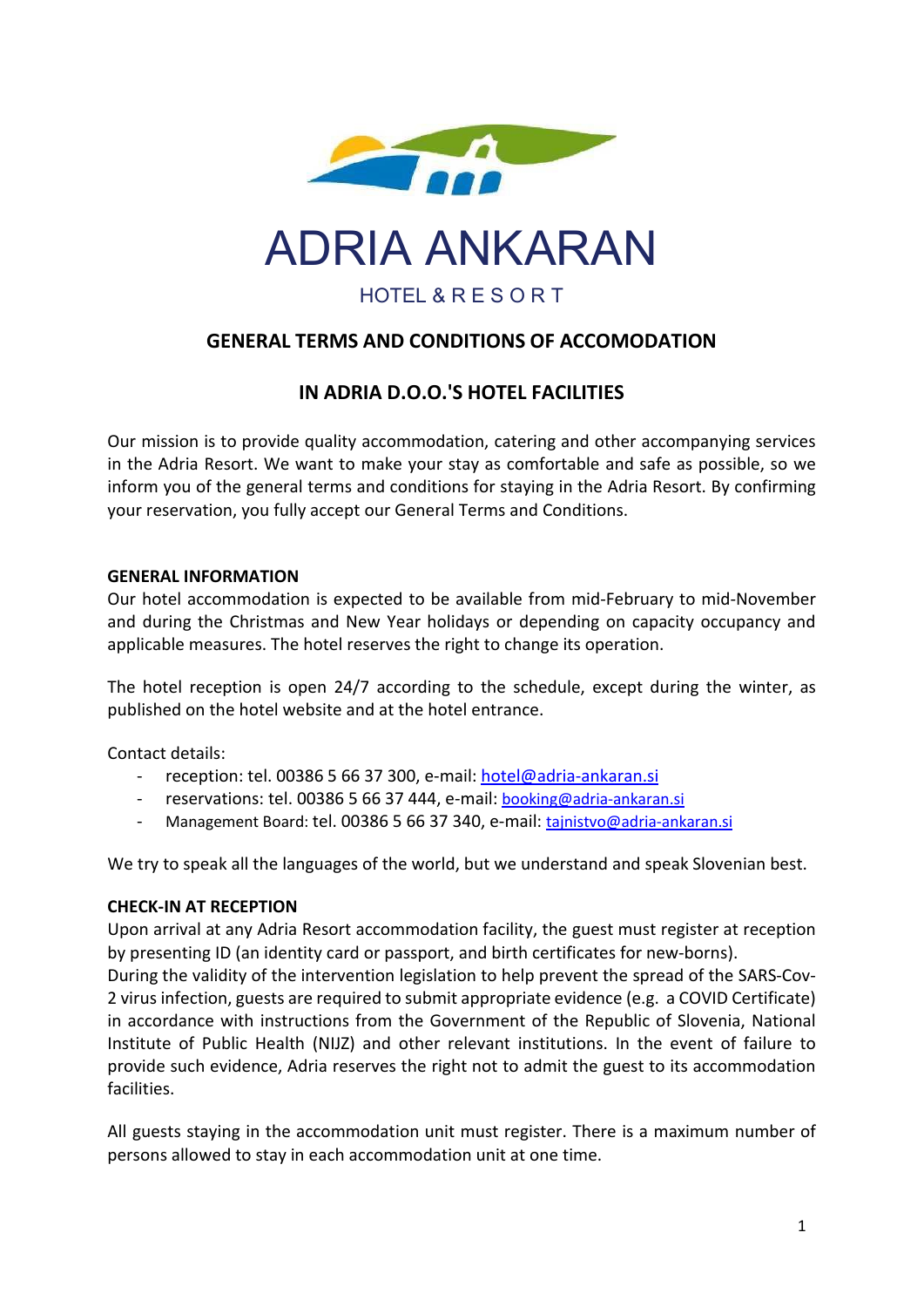Only persons registered at the reception desk are allowed to stay in our accommodation.

Hotel services, tourist tax and other services are paid on the day of arrival or on the day before departure or every 7th day in case of stays over 7 nights. Individual guests must pay the tax and other services no later than by 11 am on the day of departure. In the event of a delay or if the guest leaves the accommodation later than specified in the general terms and conditions, a "late check out" service fee will be charged according to the price list.

Before their arrival, guests must make an advance payment or present a credit card with preauthorisation of the required guarantee amount.

Persons discovered as undeclared by resort employees must pay double the amount of the overnight stay according to the price list. Resort management may require such a person to leave the resort immediately. Unregistered guests assumes all costs and fees and any penalties imposed by police or municipal law enforcement personnel due to their non-registration.

#### ACCESS TO CAR PARKS, POOLS AND BOARD SERVICES

Our guests have parking available at or near the selected facilities. Upon check-in, the guest should give the reception staff their car registration number. After you are entered in the parking system, you will be able to freely enter through the main gate at the entrance to the resort and the gate that leads to the part of the resort where your accommodation unit is located. Parking is payable for the resort's guests. Unless otherwise stated in the reservation confirmation, parking is charged according to the regular hotel price list.

Guests also receive a bracelet for accessing the outdoor and/or indoor pool, after paying a bracelet deposit, which is fully refunded upon return of the bracelet at reception.

During check-in, guests receive an ID card with details of their stay and the services included, as well as a key to their accommodation. Guests must submit the ID card to the staff if asked to do so and each time they enter the restaurant. During check-out, the key to the accommodation is returned at reception, and a lost key will be charged according to the resort's valid price list.

#### PEACE AND QUIET AT THE RESORT

During their stay in the resort, guests are forbidden to disturb other guests with noise, including shouting, loud singing, loud use of music playing devices, radios, TV sets and the like. There must be complete peace and quiet in the resort between 10 pm and 6 am.

During the night, guests can report house rule violations at reception. Guests making noise that disturbs other guests may be denied hospitality at the resort.

In order for your stay to be as pleasant as possible, the "commitment to tranquillity" applies in the guest accommodation and in the common areas of the Adria Resort. Based on justified complaints from guests due to excessive noise, we (reception, security staff) can warn the guest causing the noise. If, despite the warning, the guest does not cease to violate the peace and order of the resort, Adria can withdraw its hospitality, and the guest must leave the resort. In addition, any unspent nights will not be refunded and will be charged to the guests as if they were staying in our accommodation for the entire duration of their stay.

Various groups of guests with specific preferences stay at the Adria Resort. Adria carries out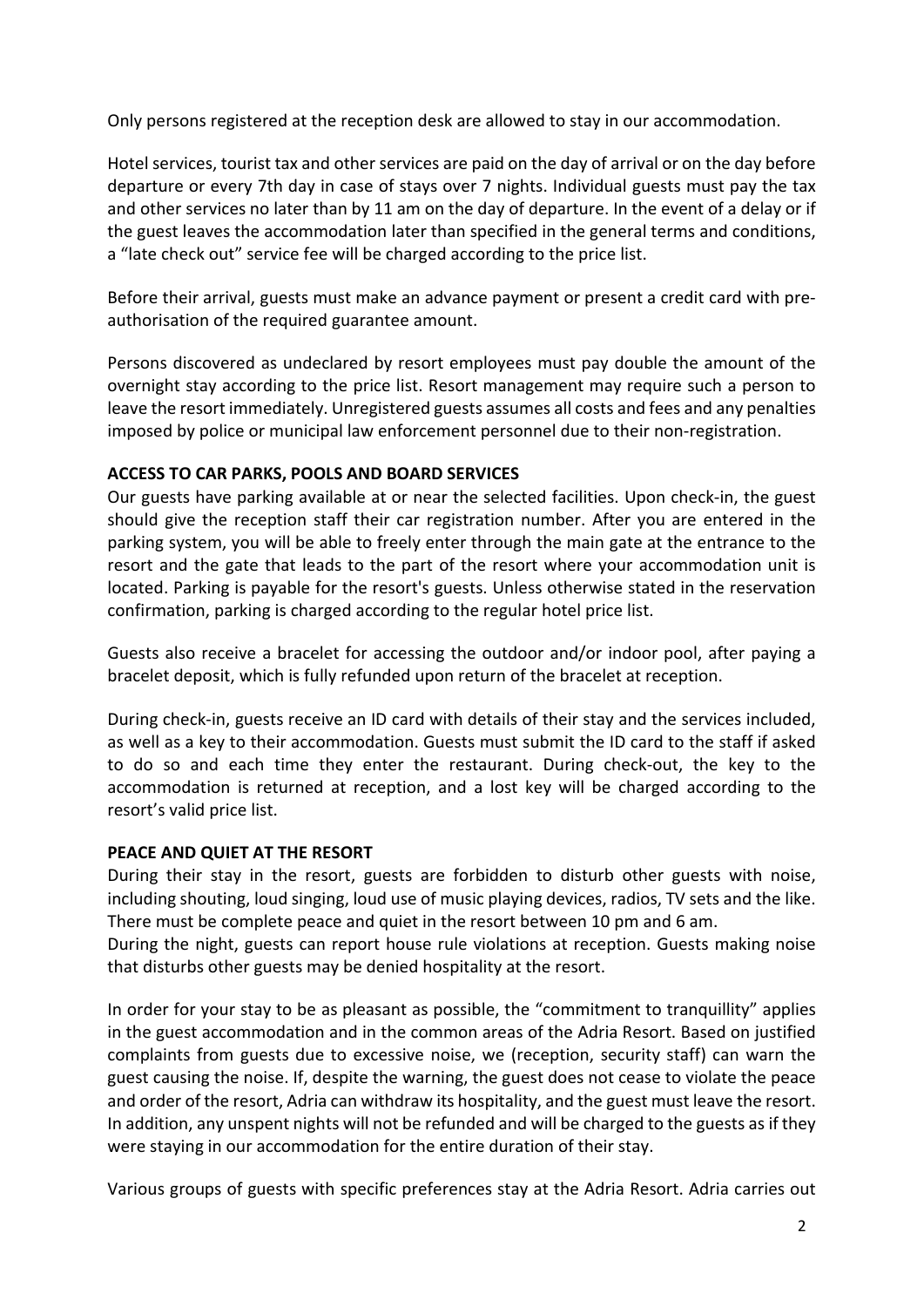maintenance work, various animation programmes and music and sports activities on the beach, at the outdoor and indoor swimming pools and on the hotel and restaurant terraces. We do our best to respect our guests' wishes and disturb them as little as possible during their stay. Maintenance work and loud music will be performed only in the period between 7 am and 10 pm, unless the guest is specifically informed that louder events may be possible after 10 pm (special events, concerts, weddings). The music played between 7 am and 10 pm, its volume and selection cannot be the subject of a complaint. Loud music and events after 10 pm cannot be the subject of a complaint if the guest has been notified.

Maintenance work resulting from force majeure or aimed at ensuring the safety of the guests (storm, fire, water spill, power failure, Wi-Fi network, etc.) cannot be the subject of a complaint regardless of when such work is done.

Adria is not responsible for any disturbance caused by third parties (e.g. a loud company that are not guests of the resort).

# **CLEANLINESS**

The hotel rooms are cleaned daily, and towels are changed only if they are placed in the bathtub or on the floor.

The suites and mobile homes are cleaned only on departure, and towels are changed every 2 days. Guests take care of the waste in the suites and mobile homes and take it to the landfill themselves. For each case of non-disposal of waste at the landfill, or for waste disposal outside the landfill, guests will be charged EUR 10.00, as compensation for the waste disposal that has to be done by resort employees.

Additional cleaning may always be ordered and is charged according to the regular valid price list. Also, more frequent changes of bed linen than dictated by the categorization of the accommodation is possible at an additional charge according to the regular valid price list.

The Adria Resort is a natural oasis dominated by grass and forest areas, inhabited by various animal species. If squirrels, mice, ants, insects, etc. appear on the premises, Adria is not responsible for the reimbursement of any resulting damage.

At Adria, we value and care for the health of our guests and employees and protect our natural environment. To this end:

- when cleaning rooms, washing bed linen and other textiles, we use only biological and environmentally friendly cleaners and natural substances for perfuming the laundry;
- when disinfecting surfaces, only disinfectants that are certified for use in the food industry and are not harmful to human health and the environment are used;
- we do not use plant protection or pest and rat control products other than those explicitly required by law (mouse and rat baits, vaccine baits, etc.) are used. Non-use of such agents is an integral part and expected level of our service. We will use such agents only at the request of the guest (e.g. using an insecticide when ants appear, etc.). If the guest does not report the occurrence of insects, mice, etc. during their stay and does not request the use of insecticides, etc., they completely waive any claims for a reduction in the price or early termination of their stay.

Any damage exceeding normal wear and tear will be paid by the guest who caused the damage.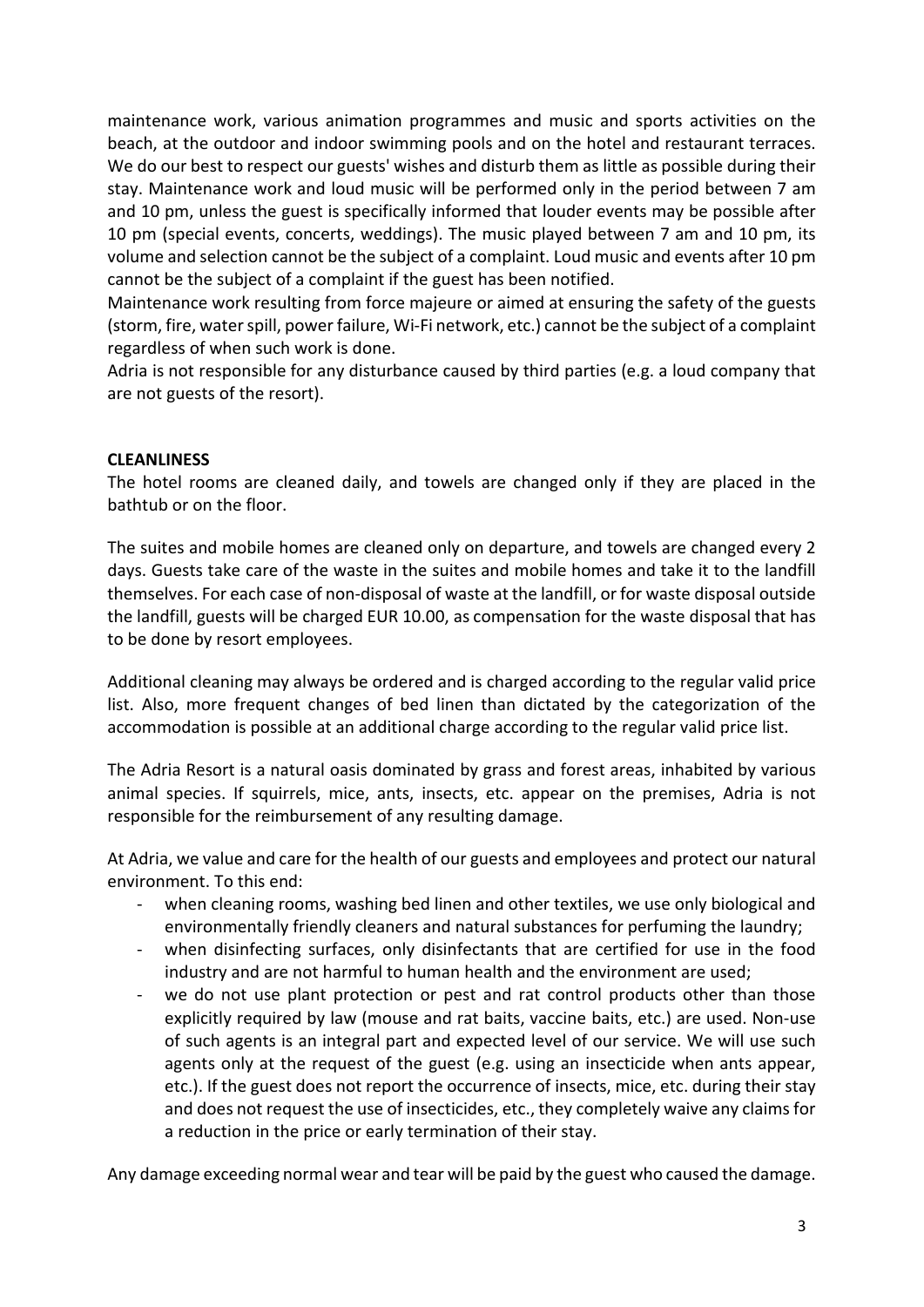This includes, but is not limited to: furniture breakage, inventory breakage or misappropriation, burns on furniture and curtains, stains resulting from non-cleanable materials, etc. If the perpetrator cannot be identified, the guest, paying for the room at the time when the damage was caused, assumes full responsibility.

#### LOST ITEMS, THEFT, DAMAGE

The resort will not be liable for lost, stolen or damaged items belonging to the guest nor for accidents involving or damage to items belonging to guests in the resort occurring in the event of force majeure (flooding, fire, earthquakes, storms) or caused by third parties. The hotel is also not responsible for vehicles parked inside or outside the resort.

Please hand over all found items to the hotel's reception, which can also be contacted in case of missing items.

#### FIRE, VANDALISM AND WATER SPILLAGE

If a guest detects a fire, they must inform fire-fighters at 112 and the hotel's reception. Fire extinguishers are installed in visible places throughout the resort so they can be used in the event of a fire. Measures are to be taken according to fire regulations.

In the event of a detected water spill or act of vandalism, please notify reception staff as soon as possible to help prevent damage.

#### VIDEO SURVEILLANCE SYSTEM

The entire Adria Resort is a protected area, and most of it is covered by video surveillance cameras. Surveillance recordings are kept in accordance with the Video Surveillance Rules. If you are a victim of a criminal offence (theft, violence by a third party, a dog attack, etc.) or have any other valid reason, please report it to the police immediately. Surveillance system videos can only be handed over to investigative bodies on the basis of an official request. If this occurs after the deadline until which we keep the recordings, you may lose important evidence in the event of a late application.

#### **PETS**

All guests' pets must be announced prior to arrival. A registered dog, cat or other animal are subject to an additional charge according to the regular price list (with the exception of guide dogs, which stay free of charge).

All dogs staying inside the resort must have a vaccination booklet. There is a well-kept dog beach located in the eastern part of the resort. The dog beach is marked on the coast. Please note that people should not bathe in this part of the beach and there is no beach security there, so guests who bathe there do so solely at their own risk. Dogs can only be walked on a leash, and each dog/cat owner is responsible for handling their animals and cleaning the excrement. If a dog owner fails to clean up its pet's excrement, they are obliged to pay EUR 10.00 compensation for the excrement removal that will be done by resort employees. Failure to register a pet is considered a serious violation of the house rules that may result in the resort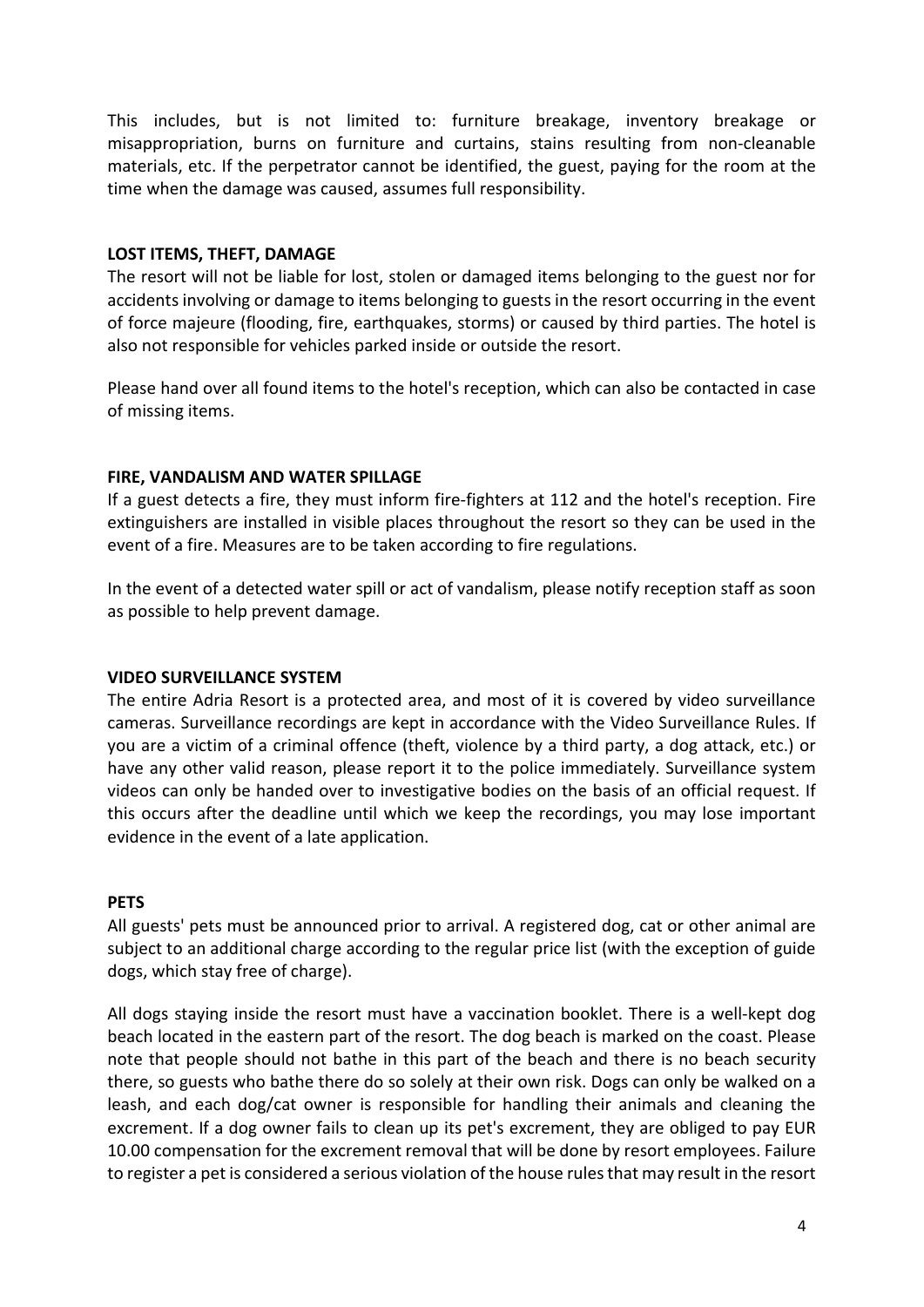renouncing its hospitality to the animal's owner. Cleaning the accommodation is only possible in the absence of a pet; otherwise the cleaning staff will not enter the accommodation. The beds, mattresses and couches intended for the sleeping and resting of the guests are not intended for domestic animals, and we recommend that you book a special bed for pets before your arrival.

Pets are only allowed in certain rooms of \*\*\*\* accommodation. Animals are not allowed inside the restaurant. Dogs on a leash with the owner are allowed on the terrace if they do not disturb other guests.

In the event of an attack by a dog on other animals or people, the owner of the dog will be fully responsible for the damage caused. In the event of claims against Adria, it will institute proceedings for recourse against the party responsible for the damage to the full extent of the law.

# BATHING RULES

Bathing outside the resort's bathing area is solely at the guest's own risk. The official bathing season is from 15 June to 15 September. Guests are obliged to respect the swimming rules at the swimming pool and the sea bathing area. Guests are forbidden to stay on the beach for safety reasons between 10 pm and 6 am.

# THE FOLLOWING IS NOT ALLOWED IN THE RESORT:

- Burning open fire
- Bringing explosive and flammable substances into it
- Driving at a speed of more than 10 km/h
- Disposing of bulk waste
- Walking dogs without a leash
- Taking dogs to the swimming pool or the sea bathing area
- Interfering with space and land
- Using water for car washing and hosing
- Offending or otherwise harassing other guests or employees

# CHECK-IN AND CHECK-OUT TIMES

Check-in time is at or after 2 pm (rooms) and at or after 4 pm (suites and mobile homes). Check-out time is until 11 am for rooms and suites and until 10 am for mobile homes.

# **SMOKING**

Smoking is not allowed in the accommodation facilities. In case of smoking (regardless of the substance), a cleaning fee of EUR 200 will be added to your bill.

# CAR PARK

Parking in our car park is the responsibility of the vehicle owner, and the resort is not responsible for any damage to vehicles or equipment.

# ACCESS TO AND RIGHT TO ENTER THE ROOM

We reserve the right to enter the room at an appropriate time and for justifiable reasons. Receptionists, maids and housekeepers may enter the room for legitimate reasons, especially due to urgent maintenance work or necessary inspection.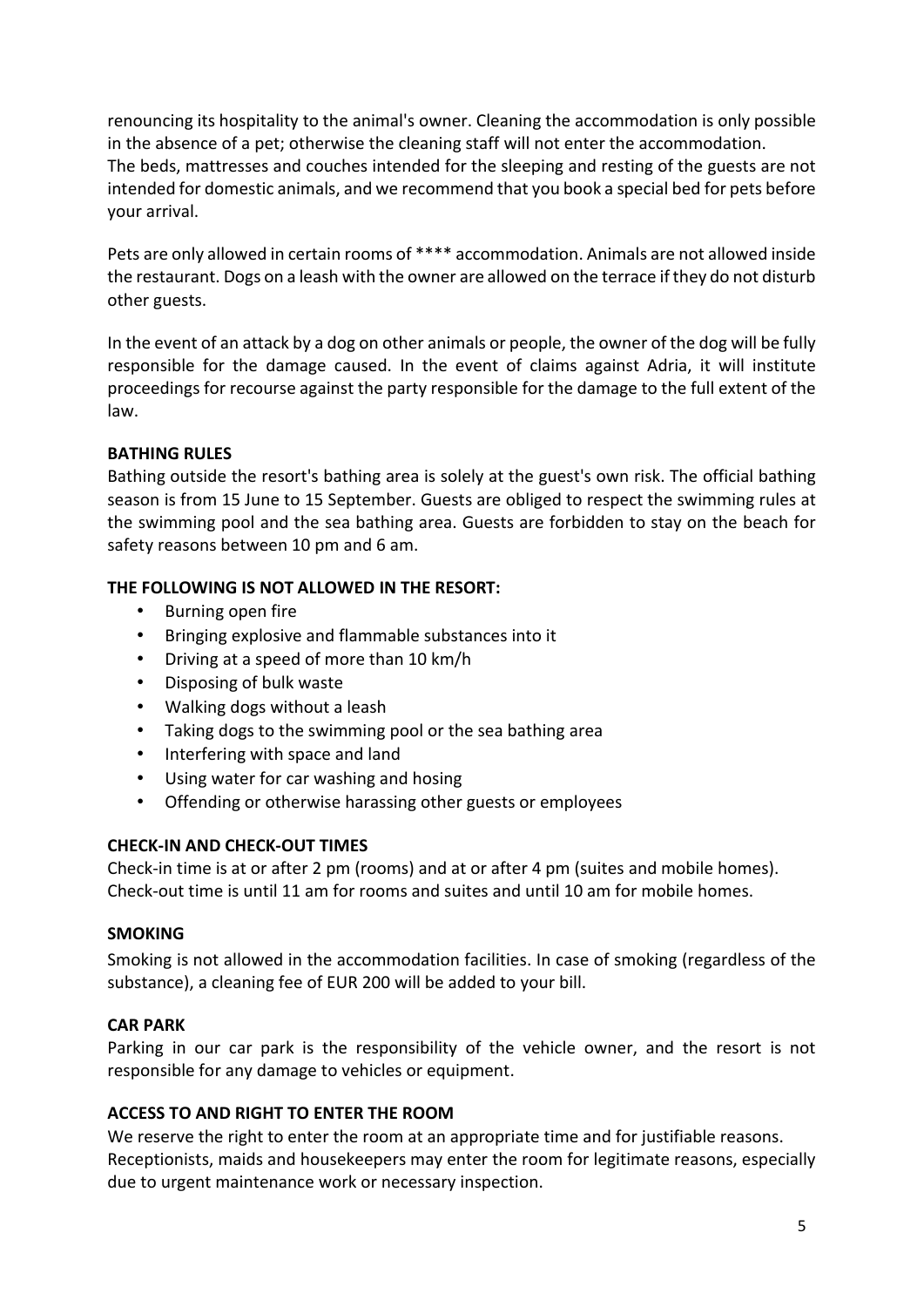#### TERMS OF RESERVATION

There are several ways to make a reservation, either directly or through an intermediary. Reservations for overnight stays are also made through on-line travel agents (booking.com, hrs.com, Expedia.com, etc.) or through direct inquiry (e-mail, website form, telephone conversation, walk in).

In any case, the guest undertakes to provide us with an active e-mail address or other contact information when submitting the reservation and to authorise us to use it for the purposes of notification and verification in relation to the reservation. If the user cannot be reached electronically or by telephone or provides us with a wrong or invalid e-mail address, we reserve the right to cancel such reservation.

We offer you two ways of booking our capacity through our website. The first is via e-mail, whereby you send us an inquiry, and we provide you with an offer. The inquiry or our offer on their own are not considered a confirmed reservation, as the essential condition for the validity of the application is your confirmation of the reservation with advance payment or payment of the guarantee for the confirmation of the offer. If we do not receive such confirmation, the reservation will be deemed to never have been made.

The second method is through the reservation system on the website: www.adria-ankaran.si If children will be staying with you, please also indicate the estimated number of children whose stay must be paid. Depending on the estimated number of children and other reservation data, the price of the arrangement is calculated automatically and also displayed on the screen. If at the time of registration it is found that the entered data do not correspond to the actual situation (the age and number of people, the number of personal vehicles, etc.), the actual price of the service will be charged.

#### PAYMENT

You will receive a pro forma invoice at the e-mail address once you have confirmed your order. The payment deadline and bank details are indicated in the confirmation letter. If we do not receive your payment in our account within the specified time frame, we will consider that you do not accept our offer and do not want to make a reservation. Adria d.o.o. reserves the right to change its price list without prior publication.

#### CANCELLING THE RESERVATION

The guest has the right to cancel the reservation under the terms and conditions of the confirmation letter. The cancellation must be sent in writing or by e-mail by the deadline specified in the confirmation letter. In case of timely cancellation of the reservation, the guest is entitled to a refund of the entire advance payment or payment of the entire stay with a deduction of administrative costs and the cost of bank transactions in the amount of EUR 20.00.

If the guest cancels the reservation outside the notice period, the hotel will charge a cancellation fee in the amount indicated on the confirmation letter.

In case of no-show, the hotel reserves the right to charge a cancellation fee of 100% of the total stay excluding tourist tax.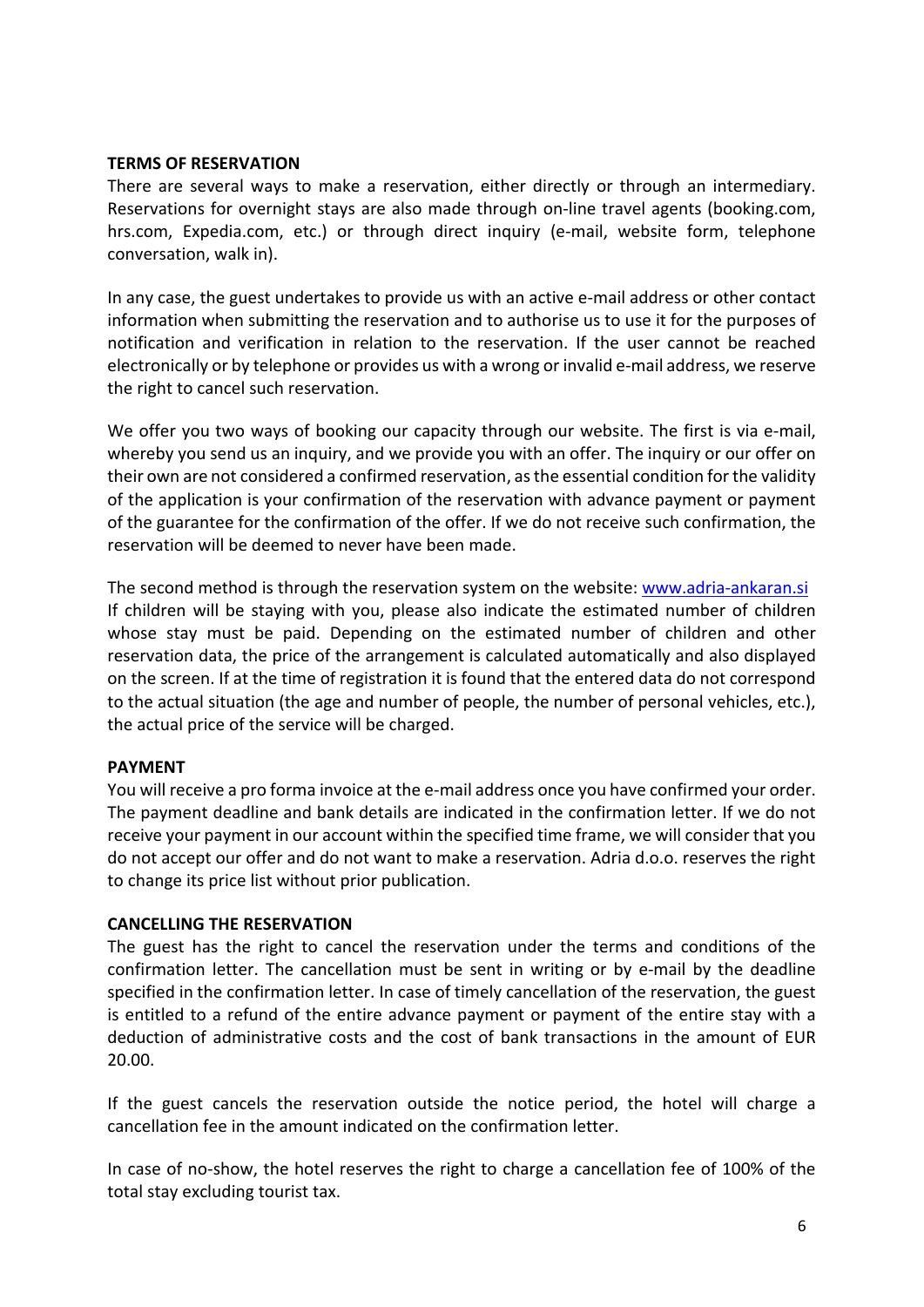In case of early departure, the hotel reserves the right to charge penalties in the amount of 100% of the amount of the remaining stay excluding tourist tax. Exceptions include early departures due to force majeure (death, health reasons, natural disasters, etc.). In such cases, the guest should contact reception.

In the event of a reservation confirmed with a credit card, the credit card will be automatically charged.

Weather conditions and changes are not a reason for cancellation or getting a refund.

The reimbursement of costs is subject to the prices confirmed by the hotel at the time of booking. The reservation is valid until 8 pm on the check-in day. Later check-in must be communicated by the guest to the reception of the booked accommodation.

# ESCAPE, NON-PAYMENT

Escape or departure without payment and failing to respond to two reminders sent by the hotel will result in the case being handed over to the competent institution, and a report will be filed to the police. The guest will be charged a flat execution fee.

# RIGHT TO DECLINE A RESERVATION OR ITS CHANGE

We reserve the right to decline a reservation and, in special circumstances, the right to cancel, adjust or modify your arrangement.

If we are forced to cancel, adjust or change the reservation, the guest will be offered an alternate time slot.

In the event of overbooking, the company reserves the right to place the guest in whole or in part in accommodation of the same category and offer services of the same type. Any additional accommodation and transportation costs between the two hotels will be borne by Adria d.o.o.

Adria d.o.o. will not be liable for failure to fulfil its obligations due to force majeure. Examples of force majeure and unforeseeable circumstances are those normally recognised as such by the courts.

# PRICES

The prices for accommodation include value added tax (VAT). The price applies to each accommodation unit or person, on the selected dates.

Prices vary seasonally as well as daily depending on supply and demand.

The price for accommodation does not include drinks, food, mini bar, telephone, laundry and other services charged according to the regular price list.

Discounts in individual sales campaigns are not added up.

# TOURIST TAX

The price for accommodation is increased by the amount of the tourist and promotional tax set by the decree of the Municipality of Ankaran.

# REFUSING A GUEST

We want our guests to feel safe and relaxed, and we want to ensure dignity and a healthy working environment for our employees. Therefore, we reserve all rights to refuse a guest or cancel their further stay in the broadest sense permitted by applicable law when: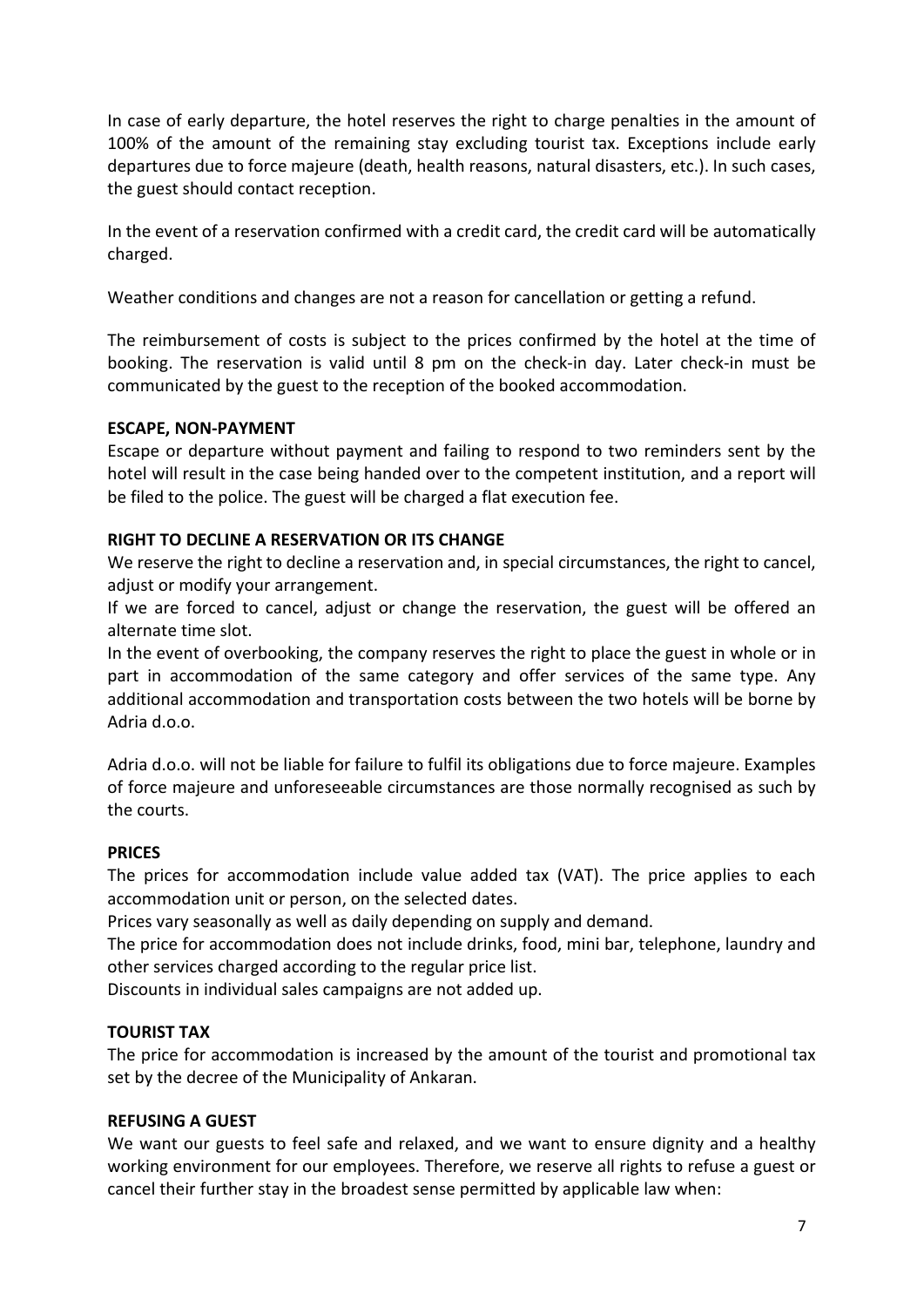- the guest has violated the house rules in the past;
- the guest is endangering or has endangered the safety or health of himself, other guests or our employees in the past;
- the guest has outstanding debts to Adria;
- the guest has stayed unregistered or has allowed any other person to stay unregistered in the rented space;
- the guest has been acting disrespectfully towards employees or other guests or visitors, insulting them, threatening them, harassing them or otherwise putting them in an uncomfortable position;
- the guest uses open fire, tampers with plumbing, gas or electrical installations, etc.;
- the guest has been warned at least twice about cleanliness, removing pet excrement, etc.

The decision to refuse a guest or terminate his/her stay early is solely at the discretion of the resort. If the guest does not want to leave the resort, the management will inform the competent security service and/or police, and the costs of removal will be borne by the guest.

#### **COMPLAINTS**

If there are any malfunctions in the room or suite, the guest must immediately inform reception or maids and allow the maintenance staff to resolve the problem in due time. If the guest does not take this into account, they will not be eligible to change the length of their stay or receive a discount based on their opinion of the impaired stay.

The guest must inform reception about irregularities or deficiencies in the service on the spot. If, based on its substance, the complaint could be resolved on the spot (for example, lack of cleanliness in the room, equipment, room position, etc.) and the guest failed to complain about the error on the spot and did not inform the reception about the irregularity, the guest will be considered to have agreed to the deficient service provided and will thus lose the right to file subsequent complaints by requesting a reduction in the price of the service or payment of damages.

The guest may file a written complaint within 8 days of the date on which they believe the service was improperly performed. If the guest misses the statutory deadline for submitting a complaint, Adria d.o.o. will not deal with the substance of the complaint. The prescribed handling process is based on the formulated "complaint" form and allows up to 8 working days for response.

We understand that an error or deficiency in the performance of our services may occur despite our best intentions and efforts. In the event of a justified complaint, for the purpose of determining the amount of compensation, we will act in accordance with the provisions of the Frankfurt tables (available at: https://tgzs.si/wp- content/uploads/2018/06/Microsoft-Word-Frankfurtska-lista.pdf).

#### PERSONAL DATA AND DATA PROTECTION

The controller of personal data is ADRIA Turistično podjetje d.o.o., Jadranska cesta 25, SI-6280 Ankaran, which collects personal data and processes it in accordance with the laws governing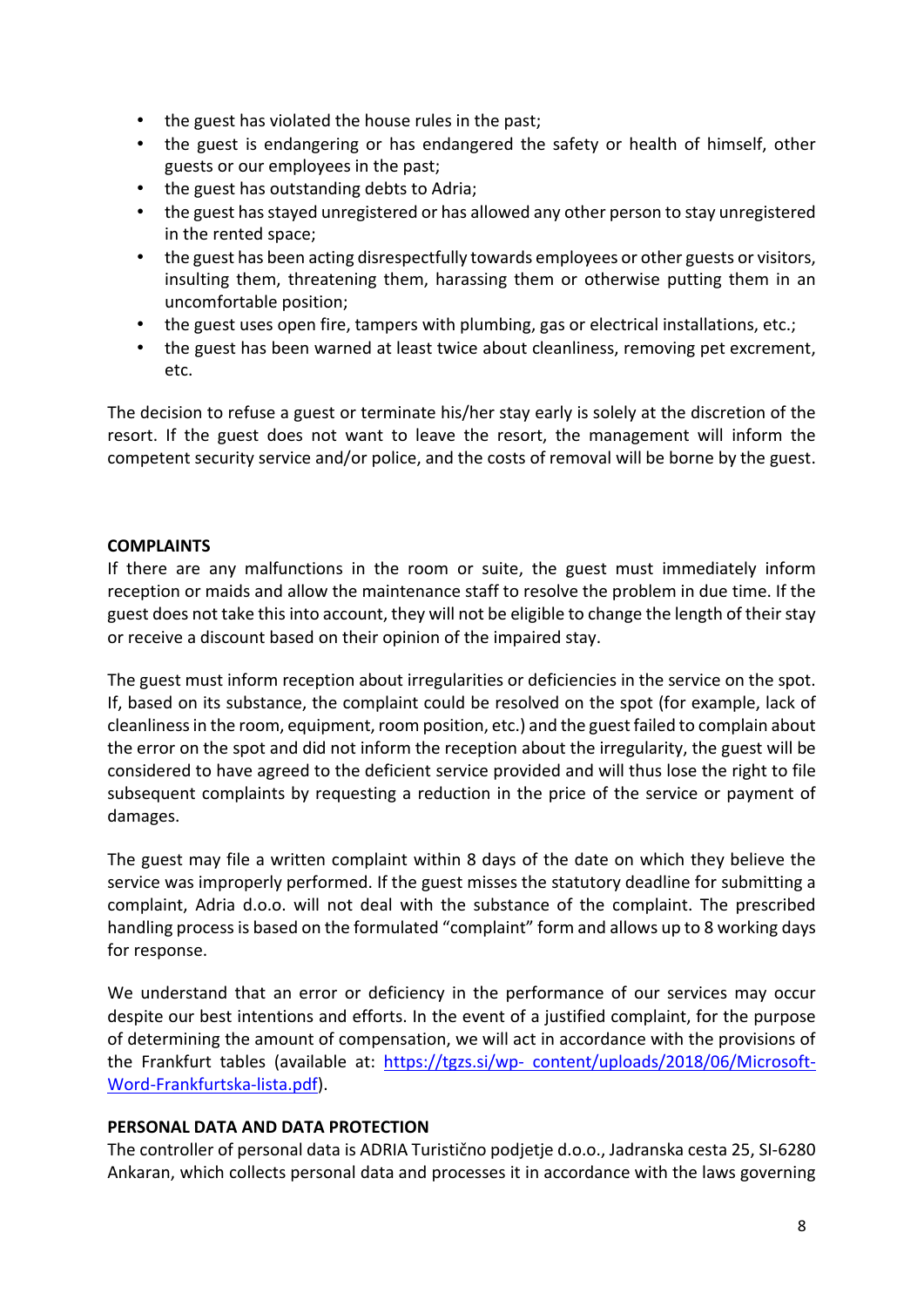personal data protection and in accordance with the adopted rules on personal data protection. The controller will only use your personal data for the purposes described in the policy and to the extent necessary for the implementation of the house rules and will not pass it on to third parties.

Your personal data, which you must provide in order to obtain the accommodation service, is stored by Adria d.o.o. as the controller in its database for the purpose of fulfilling the accommodation contract and legal obligations related to the hospitality industry. If you do not provide Adria d.o.o. with the minimum information necessary for the reservation of accommodation and for getting registered in all relevant registers at the time of accommodation, the company will not be able to offer you the service of accommodation reservation or accommodation service in accordance with the contract and the law.

Certain information is necessary to make a reservation. For example, before booking accommodation upon an inquiry by potential guests, an offer for accommodation is sent, and Adria d.o.o. needs personal data for its preparation, including the first name, surname and email address and telephone number.

Personal data collected by Adria d.o.o. when booking accommodation (reservations via the website or reservation by phone or reservation by accepting the offer via e-mail and regular mail) for the purpose of preparing the reservation includes:

- First name and surname of the reservation holder
- Address (Slovenian citizen)
- Date and place of birth
- Identification document (number, type and place of issue of the ID document)
- Nationality
- Facility name
- Type of accommodation unit (room type)
- Arrival and departure dates
- Number of persons and accommodation by room
- Age of the children
- Any other specific requirements of the person booking the accommodation
- E-mail if the person has one
- Language
- Telephone number
- The method of payment and any additional information relevant for conducting the

transaction

In the event of a cancellation, we must store your information for the purpose of proving the reservation or its cancellation.

Upon arrival at the facility, the guest usually checks in at the reception of the facility. The data will be entered in the hotel check-in system. Data to be collected (data may change depending on changes in regulations):

- First name and surname
- Place, country and date of birth
- Nationality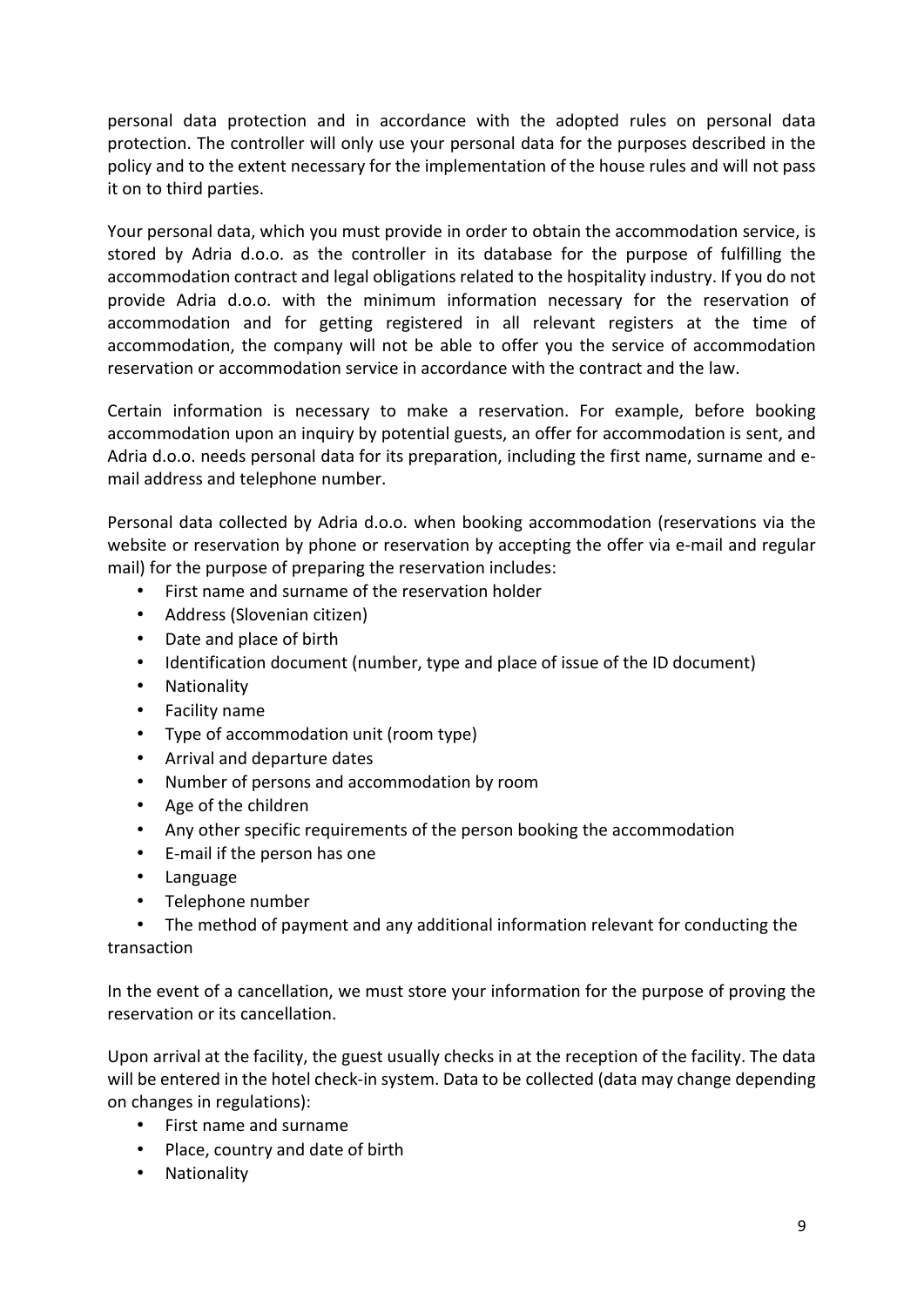- ID number and type
- Title
- Date and time of arrival at or departure from the facility
- Gender
- Basis for exemption from tourist tax or for a tourist tax reduction
- Personal car registration number if the guest is travelling in and accessing the facility with a personal car

Before, during and after your stay, Adria d.o.o., as data controller, may send you, via e-mail or SMS, service messages – reservation confirmation, stay reminders and other notifications related to the accommodation you have booked.

During and after your stay, Adria d.o.o., as data controller, may send you satisfaction questionnaires via e-mail, SMS and/or instant messaging platforms (Viber, Whatsapp, etc.), which it will process itself or through its partners. The main purpose of the satisfaction questionnaire is to collect information on services for the purpose of their improvement; the data from the questionnaire is depersonalised and processed for statistical purposes.

You can unsubscribe from receiving news, promotions and notifications at any time by clicking on the marked link in the received e-mail or by sending an e-mail to hotel@adria-ankaran.si.

#### EXCLUSION OF LIABILITY

All information and materials on www.adria-ankaran.si is of an informative nature. Adria d.o.o. aims for correctness, up-to-dateness and completeness of the published data, but it does not assume any legal responsibility for its accuracy and integrity as regards the accuracy, completeness or usability of any information, product or described procedure.

Adria d.o.o. is not responsible for personal opinions, comments, reviews or inappropriate content present on www.adria-ankaran.si, digital networks and various groups in digital form, which are published by visitors.

The records referred to in the preceding paragraph are a reflection of the author's personal assessment and opinion, and do not represent the position of Adria d.o.o.

We reserve the right, at our sole discretion and without explanation, to remove or modify any record that in any way violates the rights of others or is in any way illegal, offensive, untrue, embarrassing or otherwise objectionable.

#### INTELLECTUAL PROPERTY

The sign, name and logo as well as photographs are the basic elements of the visual identity of Adria d.o.o. Their use is not allowed without the permission of the owner.

# CHANGES TO THE GENERAL TERMS AND CONDITIONS

The owner reserves the right to make any changes, in whole or in part, to any part of the General Terms and Conditions without specific notice and without limitation. The changes are valid from the moment of publication on the website.

The owner undertakes to make the applicable terms and conditions always easily accessible on the website www.adria-ankaran.si